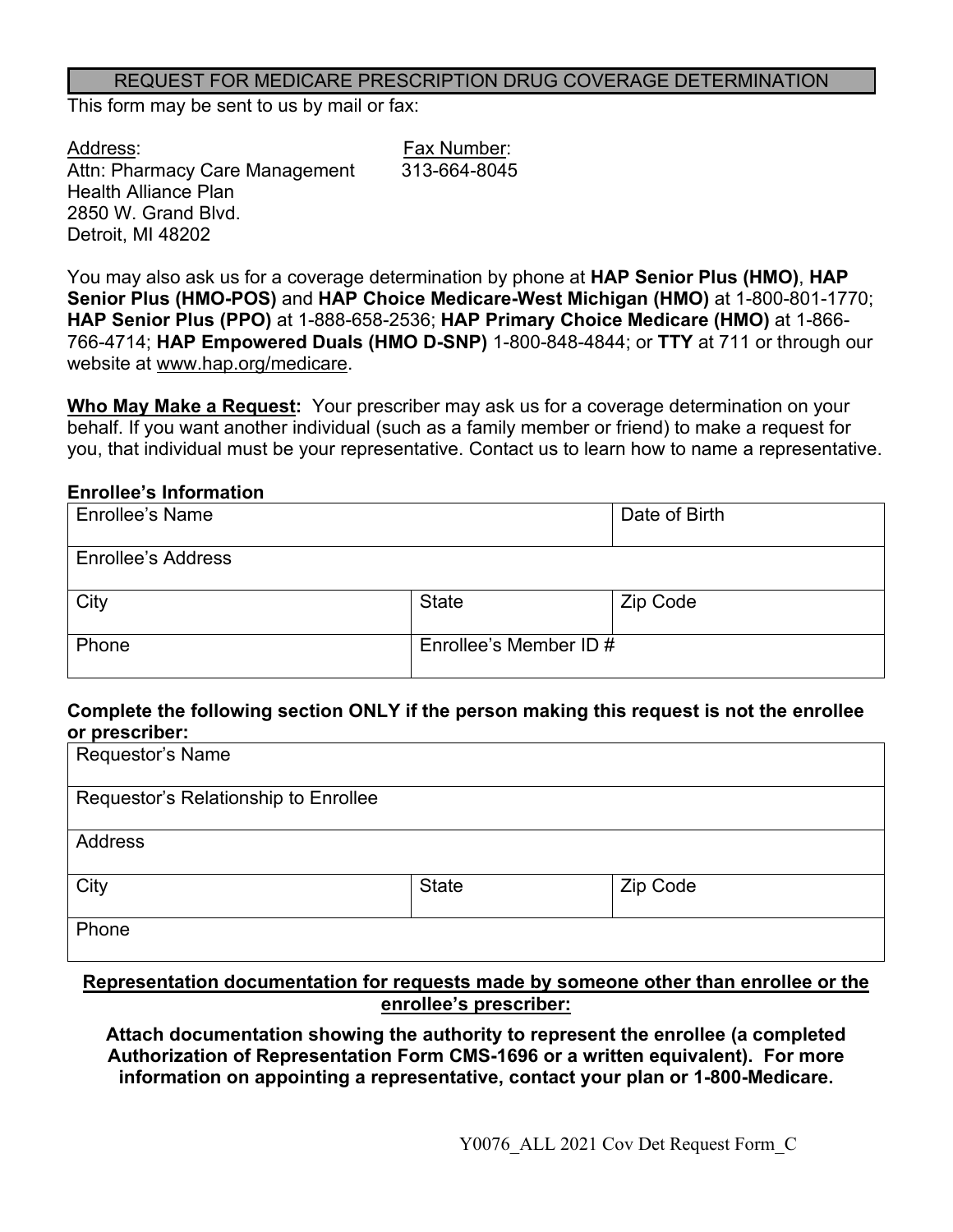**Name of prescription drug you are requesting** (if known, include strength and quantity requested per month):

# **Type of Coverage Determination Request**

☐ I need a drug that is not on the plan's list of covered drugs (formulary exception).*\**

 $\Box$  I have been using a drug that was previously included on the plan's list of covered drugs, but is being removed or was removed from this list during the plan year (formulary exception).*\**

 $\Box$  I request prior authorization for the drug my prescriber has prescribed.\*

 $\Box$  I request an exception to the requirement that I try another drug before I get the drug my prescriber prescribed (formulary exception).\*

 $\Box$  I request an exception to the plan's limit on the number of pills (quantity limit) I can receive so that I can get the number of pills my prescriber prescribed (formulary exception).\*

 $\Box$  My drug plan charges a higher copayment for the drug my prescriber prescribed than it charges for another drug that treats my condition, and I want to pay the lower copayment (tiering exception).*\** 

 $\Box$  I have been using a drug that was previously included on a lower copayment tier, but is being moved to or was moved to a higher copayment tier (tiering exception).*\**

 $\Box$  My drug plan charged me a higher copayment for a drug than it should have.

 $\Box$ I want to be reimbursed for a covered prescription drug that I paid for out of pocket.

**\*NOTE: If you are asking for a formulary or tiering exception, your prescriber MUST provide a statement supporting your request. Requests that are subject to prior authorization (or any other utilization management requirement), may require supporting information. Your prescriber may use the attached "Supporting Information for an Exception Request or Prior Authorization" to support your request.**

Additional information we should consider *(attach any supporting documents)*:

# **Important Note: Expedited Decisions**

If you or your prescriber believe that waiting 72 hours for a standard decision could seriously harm your life, health, or ability to regain maximum function, you can ask for an expedited (fast) decision. If your prescriber indicates that waiting 72 hours could seriously harm your health, we will automatically give you a decision within 24 hours. If you do not obtain your prescriber's support for an expedited request, we will decide if your case requires a fast decision. You cannot request an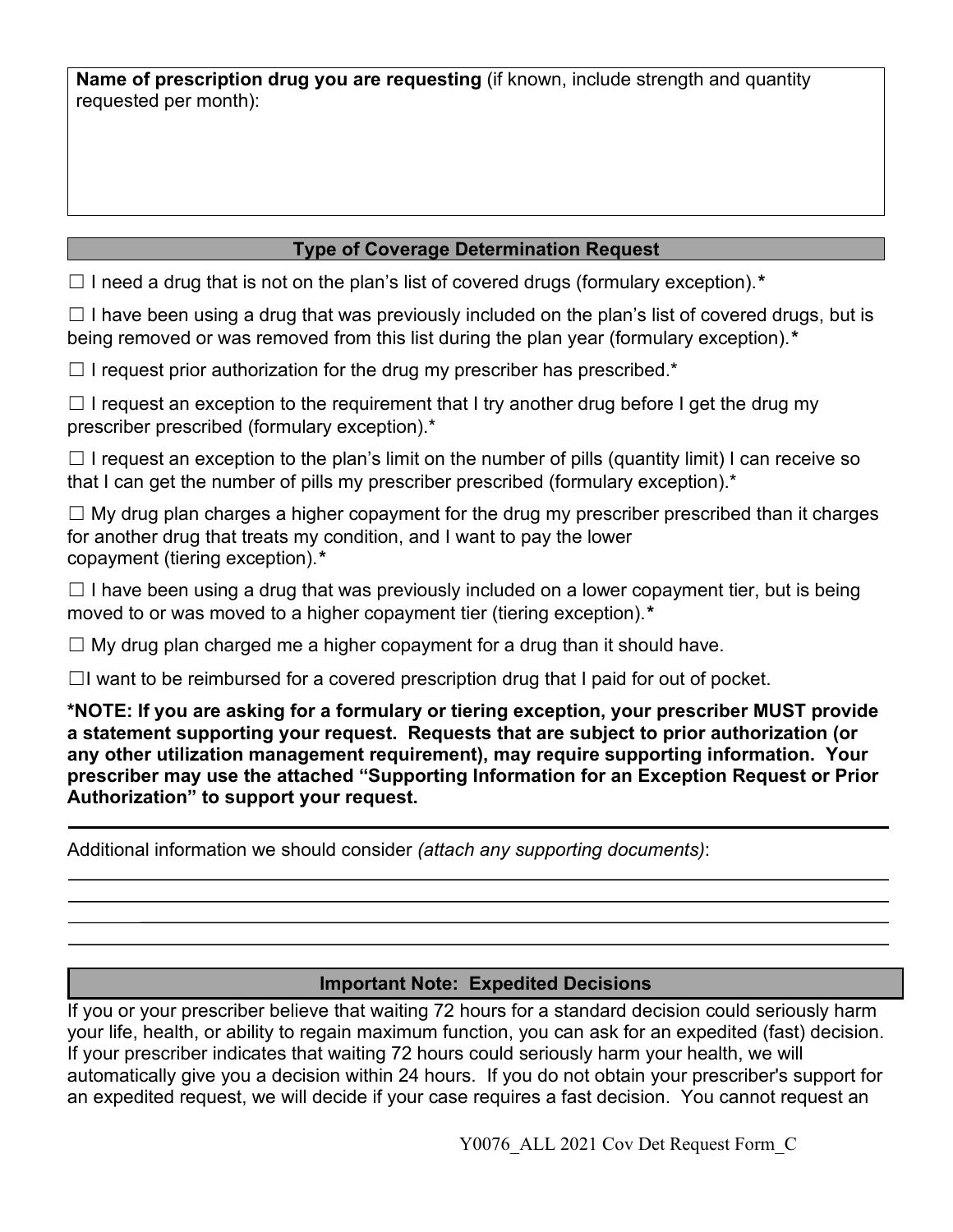expedited coverage determination if you are asking us to pay you back for a drug you already received.

# ☐**CHECK THIS BOX IF YOU BELIEVE YOU NEED A DECISION WITHIN 24 HOURS (if you have a supporting statement from your prescriber, attach it to this request).**

| Signature: | Date: |  |
|------------|-------|--|
|            |       |  |

## **Supporting Information for an Exception Request or Prior Authorization**

FORMULARY and TIERING EXCEPTION requests cannot be processed without a prescriber's supporting statement. PRIOR AUTHORIZATION requests may require supporting information.

☐**REQUEST FOR EXPEDITED REVIEW: By checking this box and signing below, I certify that applying the 72 hour standard review timeframe may seriously jeopardize the life or health of the enrollee or the enrollee's ability to regain maximum function.**

| <b>Prescriber's Information</b> |              |     |          |
|---------------------------------|--------------|-----|----------|
| Name                            |              |     |          |
| Address                         |              |     |          |
| City                            | <b>State</b> |     | Zip Code |
| <b>Office Phone</b>             |              | Fax |          |
| Prescriber's Signature          |              |     | Date     |

| <b>Diagnosis and Medical Information</b>                                                                                         |                                                                                                               |                      |                |  |
|----------------------------------------------------------------------------------------------------------------------------------|---------------------------------------------------------------------------------------------------------------|----------------------|----------------|--|
| Medication:                                                                                                                      | Strength and Route of Administration:<br>Frequency:                                                           |                      |                |  |
|                                                                                                                                  |                                                                                                               |                      |                |  |
| Date Started:                                                                                                                    | Expected Length of Therapy:                                                                                   | Quantity per 30 days |                |  |
| $\Box$ NEW START                                                                                                                 |                                                                                                               |                      |                |  |
| Height/Weight:                                                                                                                   | Drug Allergies:                                                                                               |                      |                |  |
|                                                                                                                                  |                                                                                                               |                      |                |  |
|                                                                                                                                  | ICD-10 Code(s)<br>DIAGNOSIS - Please list all diagnoses being treated with the requested                      |                      |                |  |
| drug and corresponding ICD-10 codes.<br>breath, chest pain, nausea, etc., provide the diagnosis causing the symptom(s) if known) | (If the condition being treated with the requested drug is a symptom e.g. anorexia, weight loss, shortness of |                      |                |  |
| <b>Other RELAVENT DIAGNOSES:</b>                                                                                                 |                                                                                                               |                      | ICD-10 Code(s) |  |
|                                                                                                                                  | <b>DRUG HISTORY:</b> (for treatment of the condition(s) requiring the requested drug)                         |                      |                |  |

Y0076\_ALL 2021 Cov Det Request Form\_C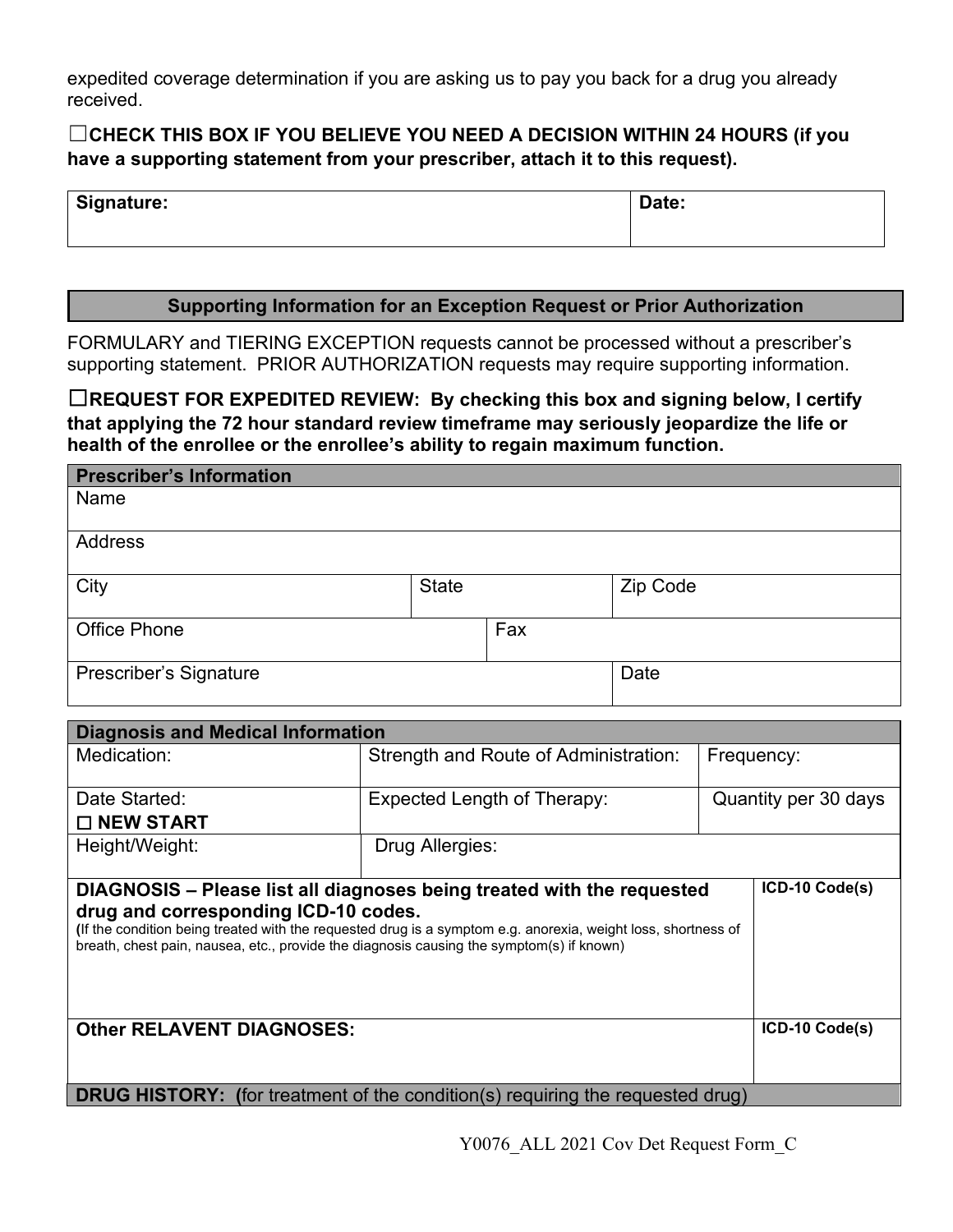| <b>DRUGS TRIED</b><br>(if quantity limit is an issue, list unit<br>dose/total daily dose tried) | <b>DATES of Drug Trials</b> | <b>RESULTS of previous drug trials</b><br><b>FAILURE vs INTOLERANCE (explain)</b>              |
|-------------------------------------------------------------------------------------------------|-----------------------------|------------------------------------------------------------------------------------------------|
|                                                                                                 |                             |                                                                                                |
|                                                                                                 |                             |                                                                                                |
|                                                                                                 |                             |                                                                                                |
|                                                                                                 |                             |                                                                                                |
|                                                                                                 |                             | What is the enrollee's current drug regimen for the condition(s) requiring the requested drug? |

| <b>DRUG SAFETY</b>                                                                                                                                                                                     |               |              |  |  |  |
|--------------------------------------------------------------------------------------------------------------------------------------------------------------------------------------------------------|---------------|--------------|--|--|--|
| Any FDA NOTED CONTRAINDICATIONS to the requested drug?                                                                                                                                                 | $\square$ YES | $\Box$ NO    |  |  |  |
| Any concern for a DRUG INTERACTION with the addition of the requested drug to the enrollee's current                                                                                                   |               |              |  |  |  |
| drug regimen?                                                                                                                                                                                          | □ YES         | $\Box$ NO    |  |  |  |
| If the answer to either of the questions noted above is yes, please 1) explain issue, 2) discuss the benefits<br>vs potential risks despite the noted concern, and 3) monitoring plan to ensure safety |               |              |  |  |  |
| HIGH RISK MANAGEMENT OF DRUGS IN THE ELDERLY                                                                                                                                                           |               |              |  |  |  |
| If the enrollee is over the age of 65, do you feel that the benefits of treatment with the requested drug                                                                                              |               |              |  |  |  |
| outweigh the potential risks in this elderly patient?                                                                                                                                                  | $\square$ YES | $\square$ NO |  |  |  |
| OPIOIDS - (please complete the following questions if the requested drug is an opioid)                                                                                                                 |               |              |  |  |  |
| What is the daily cumulative Morphine Equivalent Dose (MED)?                                                                                                                                           |               | mg/day       |  |  |  |
| Are you aware of other opioid prescribers for this enrollee?<br>If so, please explain.                                                                                                                 | $\square$ YES | $\Box$ NO    |  |  |  |
| Is the stated daily MED dose noted medically necessary?                                                                                                                                                | $\square$ YES | $\square$ NO |  |  |  |
| Would a lower total daily MED dose be insufficient to control the enrollee's pain?                                                                                                                     | $\square$ YES | $\square$ NO |  |  |  |
| <b>RATIONALE FOR REQUEST</b>                                                                                                                                                                           |               |              |  |  |  |